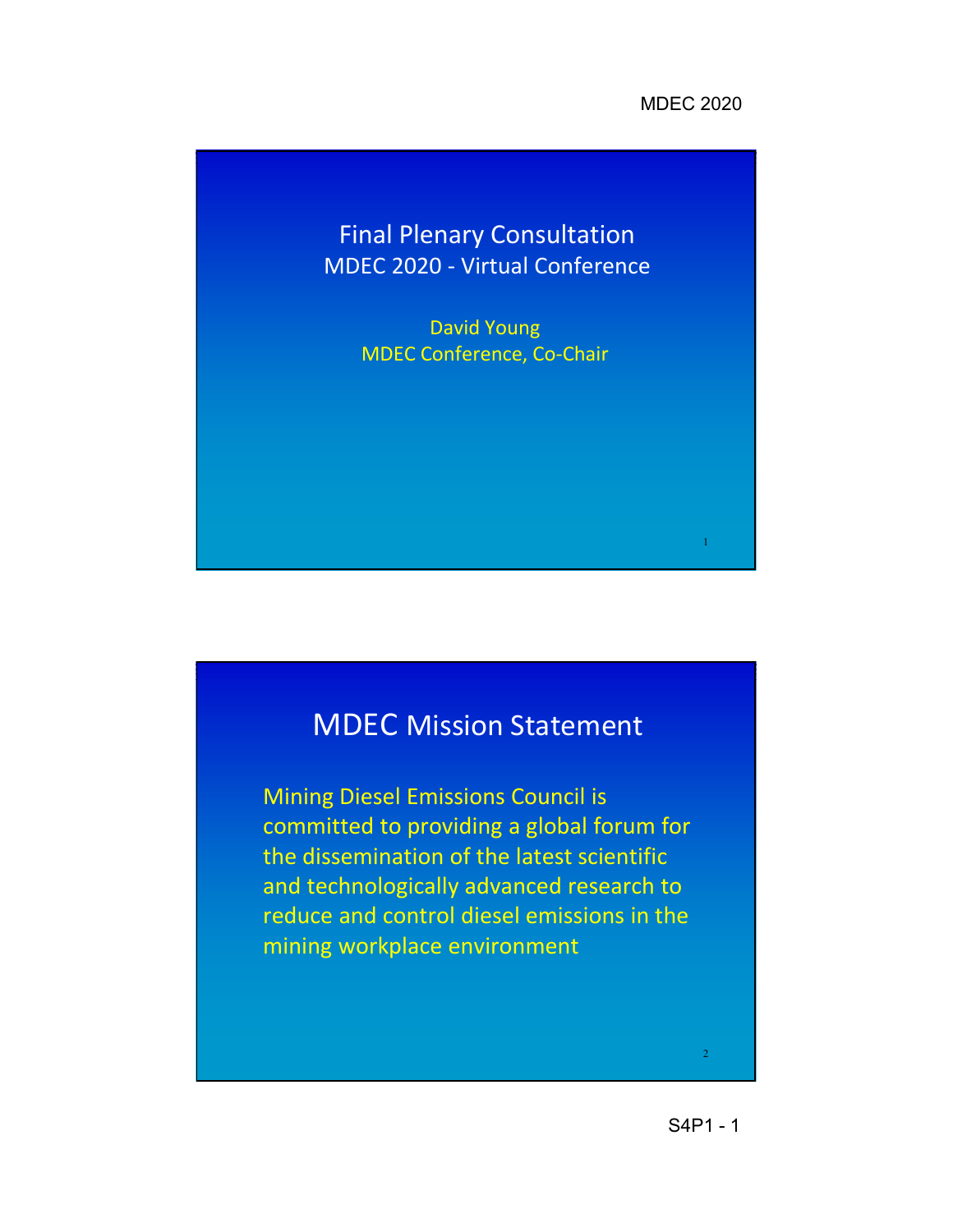

| Q 1 - Attend shortened |               | Q 3 - Topic |                              |                     |                 |                          |
|------------------------|---------------|-------------|------------------------------|---------------------|-----------------|--------------------------|
| virtual conference?    | Q 2 - Zoom?   | suggestion? | Topic?                       | Q 4 - Affiliation?  | Q 5 - Location? | Q 6 - Sponsor?           |
|                        |               |             | Implementation case          |                     |                 |                          |
| Yes                    | Yes           | Yes         | study, lessons learned       | Government          | Ontario         | <b>No</b>                |
| Yes                    | Yes           | No.         |                              | <b>Union</b>        | Ontario         | <b>No</b>                |
| Yes                    | Yes           | <b>No</b>   |                              | Manufacturer        | <b>GTA</b>      | Yes                      |
| Yes                    | Yes           | No.         |                              | Manufacturer        | <b>USA</b>      | $\overline{\phantom{a}}$ |
| Yes                    | Yes           | <b>No</b>   |                              | Mining              | Ontario         | <b>No</b>                |
| Yes                    | Yes           | No          |                              | Manufacturer        | Ontario         | <b>No</b>                |
|                        |               |             | Maintenance of advance       |                     |                 |                          |
| Yes                    | Yes           | Yes         | engine technologies          | Government          | <b>USA</b>      | <b>No</b>                |
|                        |               |             | Stage 5 engines. Effects     |                     |                 |                          |
|                        |               |             | of altitude/ elevation on    |                     |                 |                          |
| Yes                    | Yes           | Yes         | PDF perf.                    | Manufacturer        | Canada          | Yes                      |
| Yes                    | Yes           | <b>No</b>   |                              | Mining              | Ontario         | <b>No</b>                |
| Yes                    | Yes           | <b>No</b>   |                              | Manufacturer        | <b>USA</b>      | <b>No</b>                |
| Yes                    | Yes           | <b>No</b>   |                              | Manufacturer        | <b>USA</b>      | Yes                      |
| Yes                    | Yes           | <b>No</b>   |                              | Manufacturer        | Canada          | Yes                      |
|                        |               |             | Battery or hydrogen          |                     |                 |                          |
| Yes                    | Yes           | Yes         | adoption                     | Manufacturer        | Ontario         | <b>No</b>                |
|                        |               |             |                              |                     |                 |                          |
| Yes                    | Yes           | Yes         | <b>DPF Basic Maintenance</b> | Mining              | <b>USA</b>      | Yes                      |
| Yes                    | Yes           | <b>No</b>   |                              | Manufacturer        | <b>USA</b>      | <b>No</b>                |
|                        | Yes / Teams   |             | <b>EV Requirements</b>       |                     |                 |                          |
| Yes                    | instead?      | <b>Yes</b>  | underground?                 | Manufacturer        | Australia       | <b>No</b>                |
| Yes                    | Yes           | <b>No</b>   |                              | Government          | Canada          | <b>No</b>                |
| Yes                    | Yes           | <b>No</b>   |                              | Mining              | Canada          | Yes                      |
| Yes                    | Yes           | <b>No</b>   |                              | Mining              | Ontario         | <b>No</b>                |
|                        |               |             | Electrification/Automotion   |                     |                 |                          |
| Yes                    | Yes           | <b>Yes</b>  | (robotic)                    | Manufacturer        | <b>USA</b>      | <b>No</b>                |
| Yes                    | Yes           | <b>No</b>   |                              | Government          | Ontario         | <b>No</b>                |
| Yes                    | Yes           | <b>No</b>   |                              | Manufacturer        | <b>USA</b>      | Yes                      |
| Yes                    | Yes           | <b>No</b>   |                              | Manufacturer        | <b>USA</b>      | <b>No</b>                |
| Yes                    | Yes           | <b>No</b>   |                              | Manufacturer        | <b>USA</b>      | Yes                      |
|                        | No - Company  |             |                              |                     |                 |                          |
|                        | doesn't allow |             |                              |                     |                 |                          |
| Yes                    | zoom          | No          |                              | Manufacturer        | <b>USA</b>      | <b>No</b>                |
|                        |               |             |                              |                     |                 | Depends on # of          |
|                        |               |             |                              |                     |                 | participants             |
| Yes                    | <b>Yes</b>    | <b>No</b>   |                              | Manufacturer        | Ontario         | anticipated              |
| Yes                    | Yes           | <b>No</b>   |                              | Government          | Ontario         | <b>No</b>                |
| Yes                    | <b>Yes</b>    | <b>No</b>   |                              | Manufacturer        | <b>USA</b>      | <b>No</b>                |
| Yes                    | Yes           | No          |                              | Manufacturer        | <b>USA</b>      | Yes                      |
| <b>Yes</b>             | <b>Yes</b>    | <b>No</b>   |                              | Other - Distributor | <b>USA</b>      | <b>Yes</b>               |
| No                     | <b>No</b>     | No          |                              | Mining              | Ontario         | <b>No</b>                |
|                        |               |             | Update on underground        |                     |                 |                          |
|                        |               |             | emissions                    |                     |                 |                          |
| Yes                    | <b>Yes</b>    | Yes         | targets/regulations          | Manufacturer        | <b>USA</b>      | Yes                      |
| Yes                    | Yes           | No          |                              | Other - Distributor | <b>GTA</b>      | No                       |
| 100%                   | 97%           | 24%         |                              | <b>Responses</b>    | 33              | 13                       |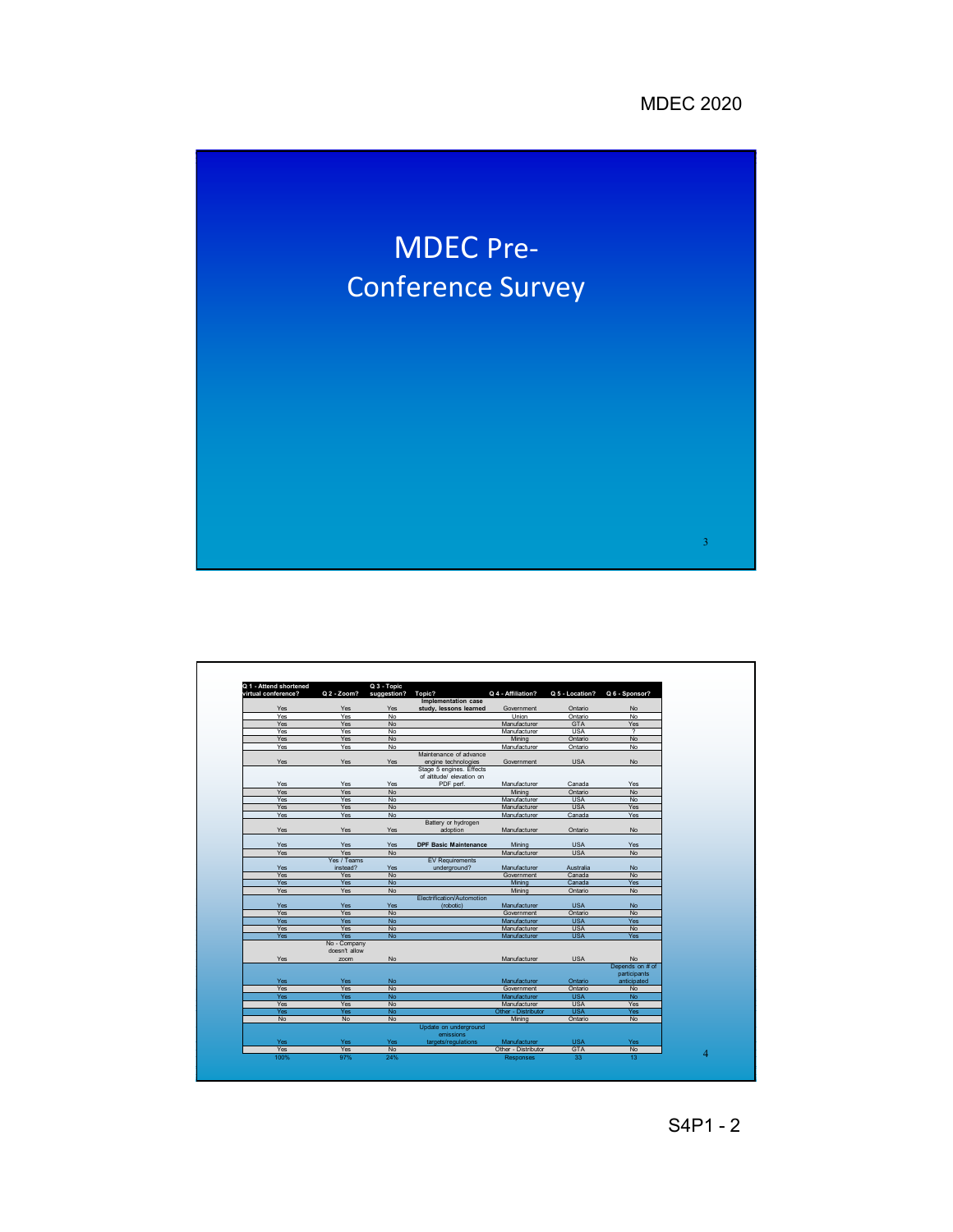#### MDEC 2020



### Summary - MDEC Virtual Conference 2020 • October 6-7, Zoom platform- On-line through Workplace Safety North (WSN) and CanmetMINING • Number of delegates registered Day 1 and 2 – 140 (not counting organizers/presenters) • Day 1- October 6: SESSION 1: Keynote Address: "Diesel particle deposition in the airways and the induction of inflammation", Sandra Dorman, Director, Centre for Research in Occupational Safety and Health, Professor, School of Human Kinetics, Laurentian UniversityPanel Discussion- Developing Innovative Strategies for improving Safety and Lessening DPM Exposure to Workers in Mines - A Global Focus. • SESSION 2: Diesel Engine Certification and DPF Implementation • Day 2 - October 7: Workshop: Canadian Diesel Engine Certification and Demonstration, hosted by CanmetMINING and Southwest Research Institute (SwRI) • Number of Attendees – 65 (not counting organizers/presenters) 6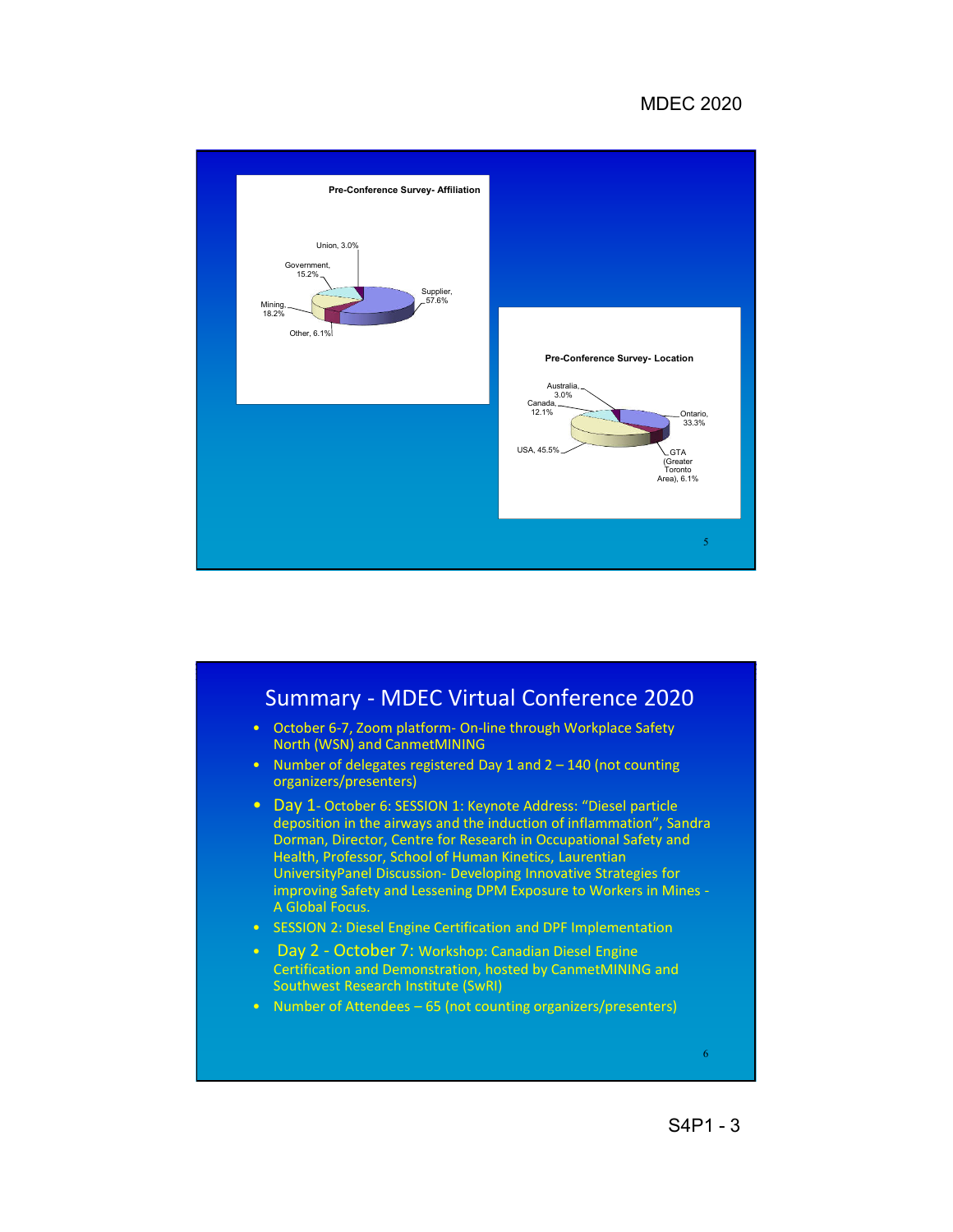

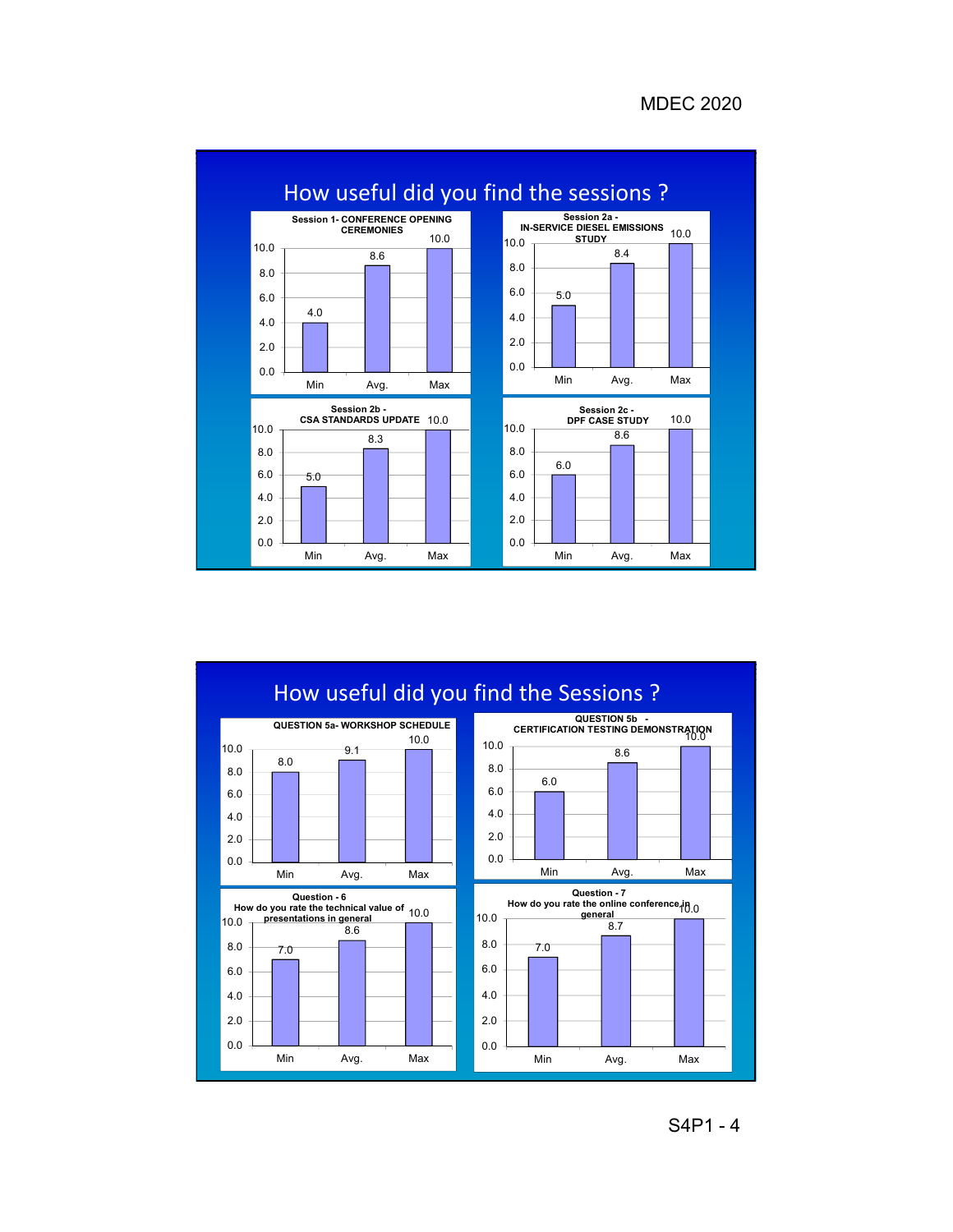

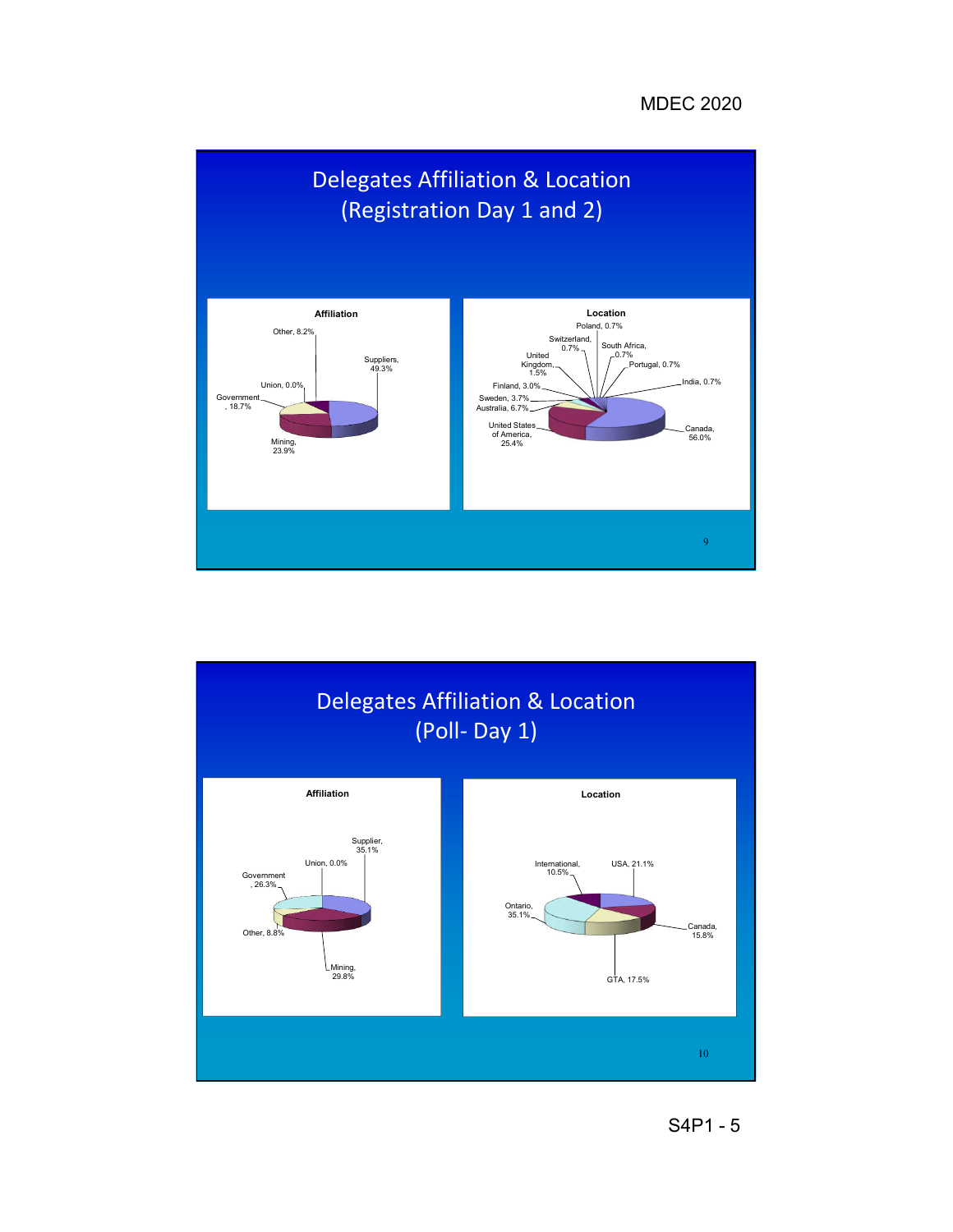

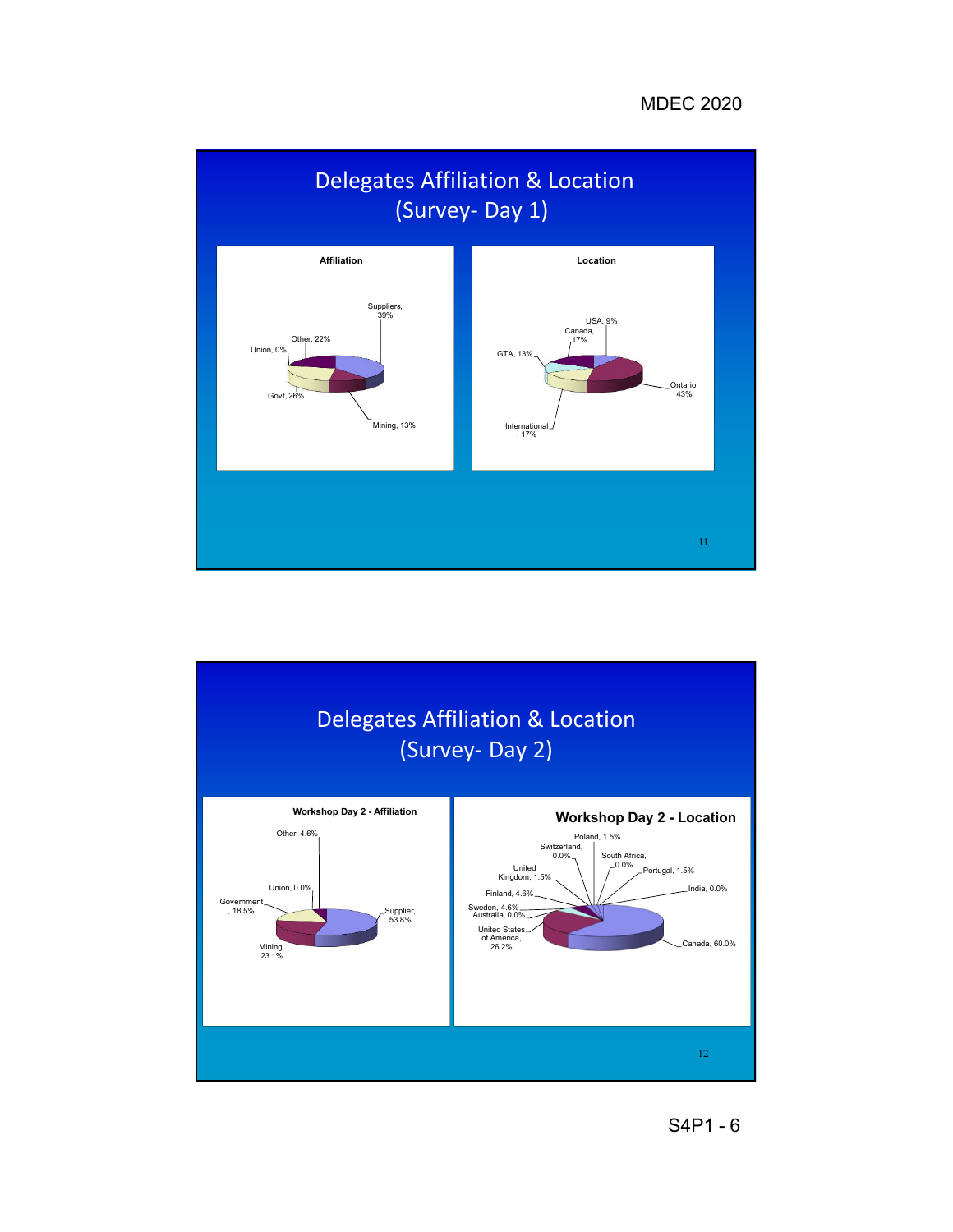### Comments - MDEC 2020 Surveys

Day 1:

1. The 1st virtual conference was excellent. Length of time was good and the selected speakers had quality presentations.

2. Very well facilitated over the course of 2 days. I also liked the technical content. It was of the appropriate length for online conference The Zoom platform seemed to work well.

3. Interesting and well organized.`

4. Great to have the conference via the web instead of cancelling it. Good work! Very professional with the presentation part. For us overseas it is enabling presence at the conference to a much degree when traveling is more difficult and/or restricted.

I would like to see an option for the future to be able to participate virtually this way I can participate as it is not alway possible (schedule & budget permitting) to travel from BC to  $ON.$  13

#### Day 1:cont.

6. I enjoyed the conference and plan to attend future conferences.

7. I could not answer Q#2 above - Yes, it was a good conference and I am satisfied with how it was organized.

8. I would like to understand more on the depth/altitude emission variance - recommendations ? Following the field study should we expect any changes or recommendations to CSA standard to suit underground application ?

9. All things considered it was a good forum to have the conference go ahead. While not as informative as an in-person event, it was well organized and relatively glitch free.

10. Despite this is the first on line conference, it is well prepare and coordination. Hope to see number of participants in the summary. Also, looking for the future map of diesel, BEV and Hydrogen technology for underground and Surface mining. Bravo, excellent, well done. Many thanks.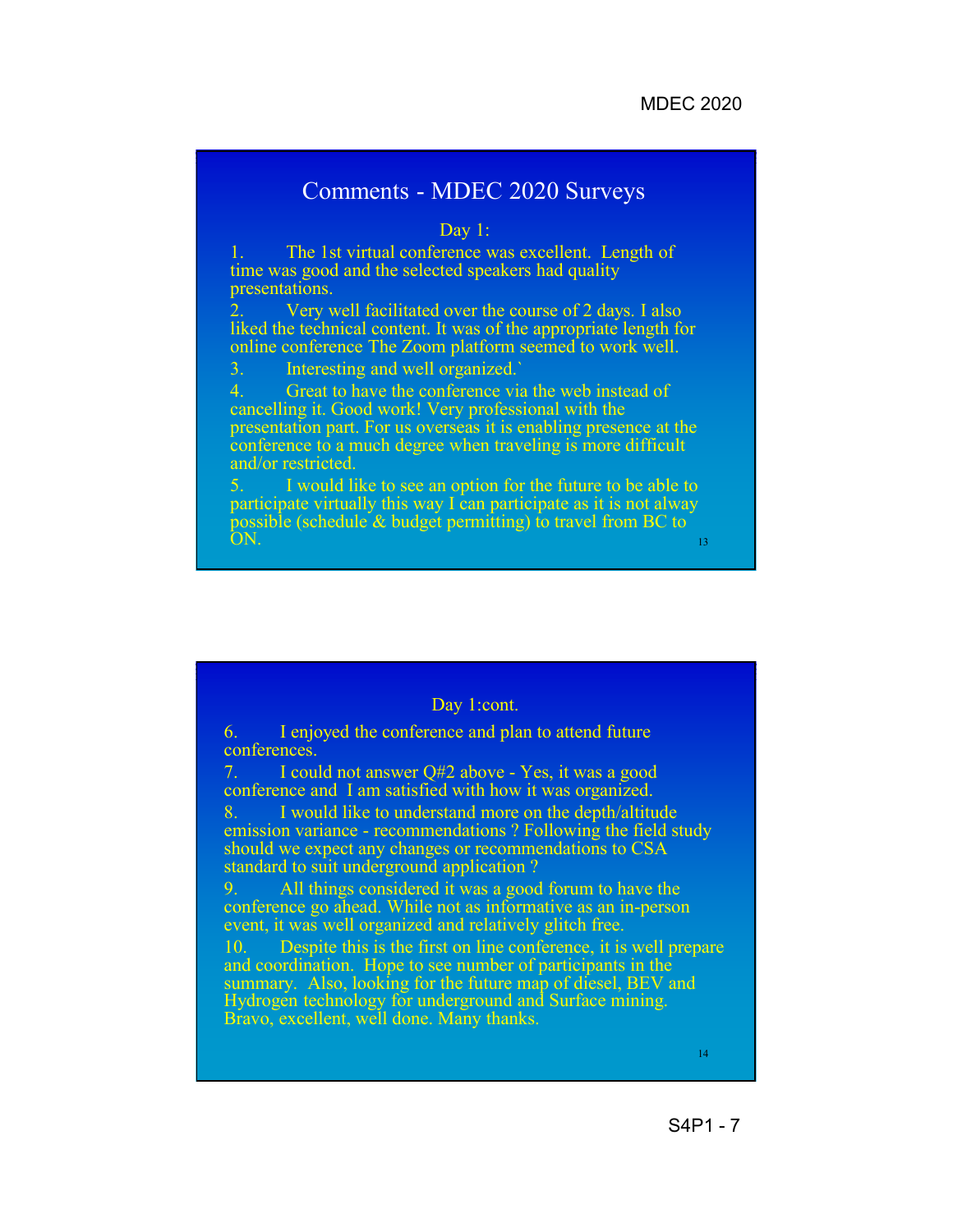#### Day 1:cont.

11. The keynote speaker made a well organized presentation, which helps understand how DPM affects the lungs and health in underground mines. This would be a good example to introduce a close form science in the conference.

12. Conference was excellent and flowed well.

13. Thank you for the conference, everything was great. There are two suggestions that I would like to make: 1) originally you offered 2 levels of the sponsorship, however, in the end there was only one option left. Since our marketing department had a cheaper sponsorship approved, we couldn't participate this year, as the option we've chosen was no longer available. 2) I would suggest to have a short break during the conference, as 2.5 hours straight is hard to sit in one place. 3) Publish the conference video online. I missed the second day due to other company priorities, but it would be nice to watch the presentations.

15

#### **Day 1:cont.**

14. The format for the conference worked well, but found there were competing demands on my time the did not allow myself to attend day 2. Being in person allowed myself to dedicate to the conference and not be pulled away.

15. This is the first time I've attended the MDEC conference and I hope to join you every year. Looking forward to Toronto next year. What I've heard over the last 2 days is exactly the subject we're addressing right now and the main focus of our business so very relevant and very helpful.

16. Fantastic key-note by Dr. Sandra Dorman.

17. Great first virtual event might worthwhile discussing this as an option for furthering MDEC support.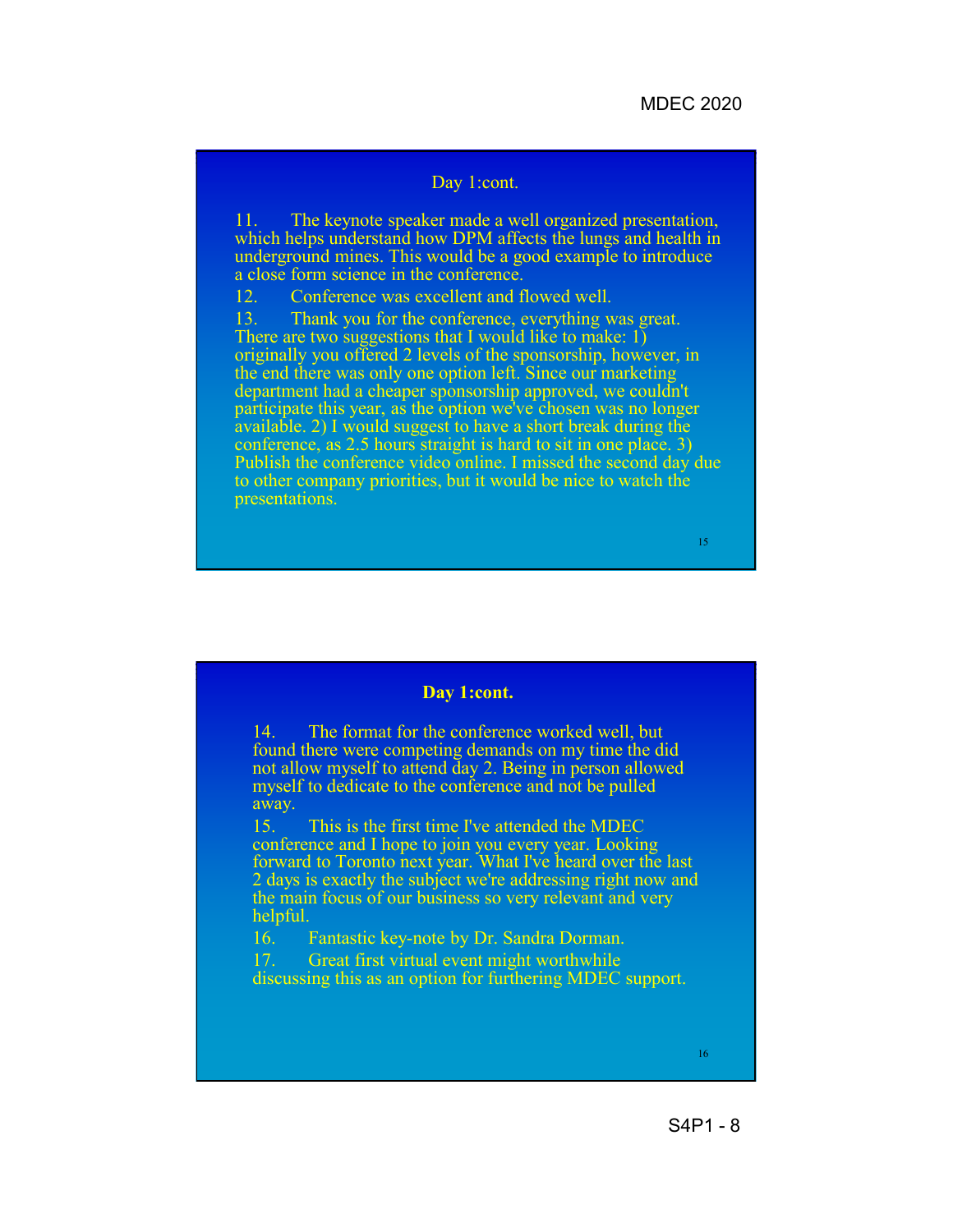#### **Day 2**

1. The certification testing demonstration were great but somehow technical. Maybe an introduction to the process with more diagrams and the variables monitored plus the technology available and how would have help? For airflow calculation, maybe a practical example of the calculation would have been useful. Overall great, good job organizing and making it happen. Looking forward to the next one.

The certification demonstration was a unique opportunity for most of the delegates, who otherwise would not be able to witness such a test or understand the process of certification.

Very well done. It was of the appropriate length and the technical information was very good.

#### 17

#### **Day 2 - Cont.**

**4.** The demonstration of the test facilities was a bit long in my view but the general information was interesting. Good job to keep the conference going in spite of the pandemic! Perhaps there can be a possibility to join online in the future to? It would certainly add more international attendees.

5. I thought that it was great how the MDEC was more accessible this year to colleagues who might not normally attend. I believe that this helps raise the profile of the work that is being done by Canmet and private industry. While, SWRI's demonstration was good, I would have liked to have seen a live demonstration at CanmetMining. This would have been an excellent follow-up to the presentation delivered by Canmet on the certification process. I hope next year you will also offer virtual attendance, even if you hold an in-person conference. It is<br>by no means a replacement for the interactions that occur inby no means a replacement for the interactions that occur in- person; however, it allows participation of a wider audience. Thank you**.**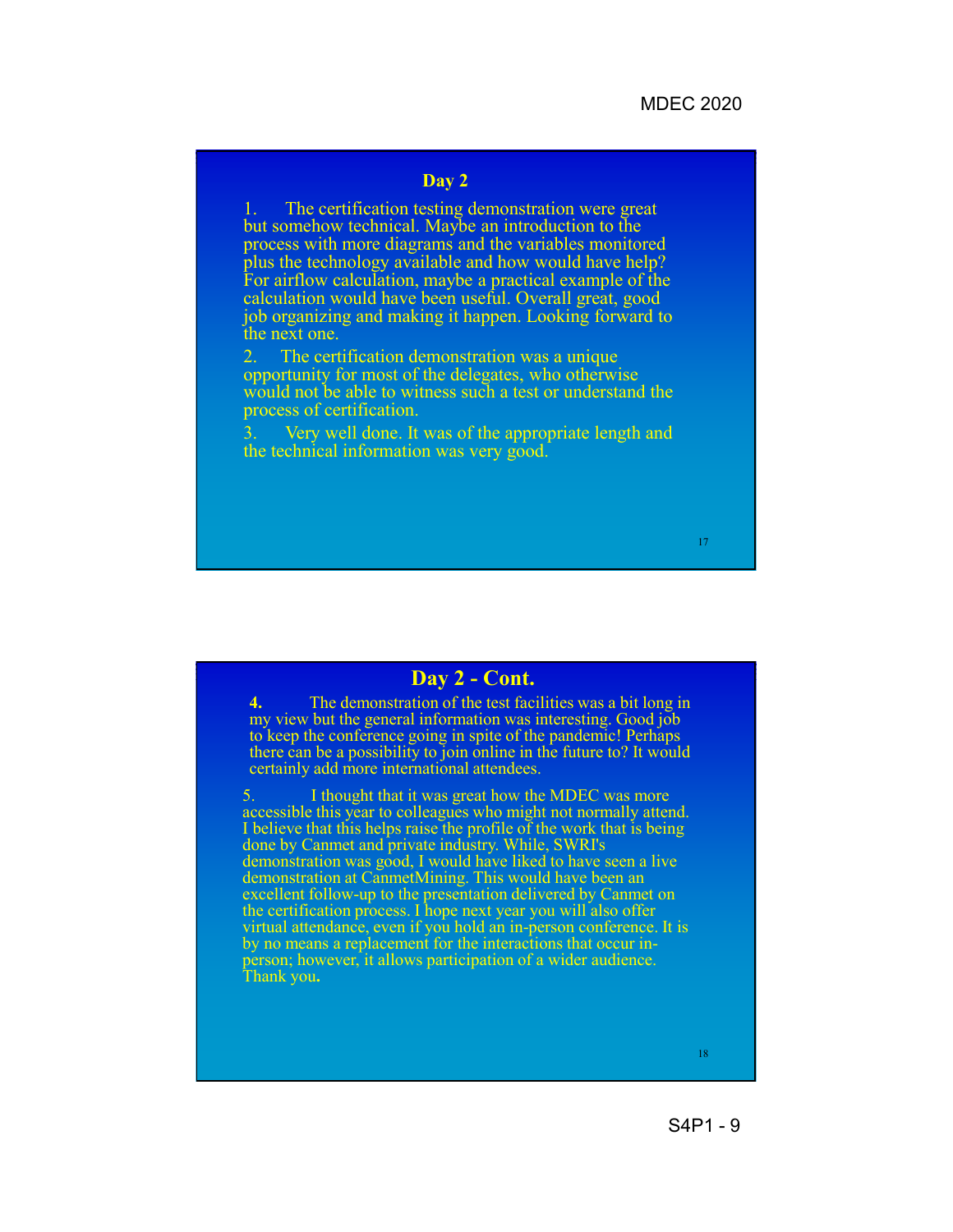#### **Day 2 - Cont.**

**6.** If MDEC is forced to do a conference like this again, you could consider breaking the day into two sessions with additional workshops or papers reviewed so additional topics could be covered. The technology and event coordination would easily allow for this as the technical glitches were very minor.

7. Also, looking for the future map of diesel, BEV and Hydrogen technology for underground and Surface mining. Bravo, excellent, well done. Many thanks

8. The Canmet diesel certification process presentation provided a wide range of information on how the engine was certified and airflow determined, e.g. EQI and single gas whichever is higher. This would help the user better understand and choose the right flow in mine ventilation design.

19

#### **Day 2 - Cont.**

9. I'm not just giving 10 for everything for the sake of it - I genuinely mean it You've no idea how relevant and meaningful this is to our business Thanks you so much for including us and we look forward to seeing you next year If anyone would link up on LinkedIn and endorse what we're doing we would appreciate it Many thanks again

10. Good job of organizing and carrying out the conference in light of the current situation.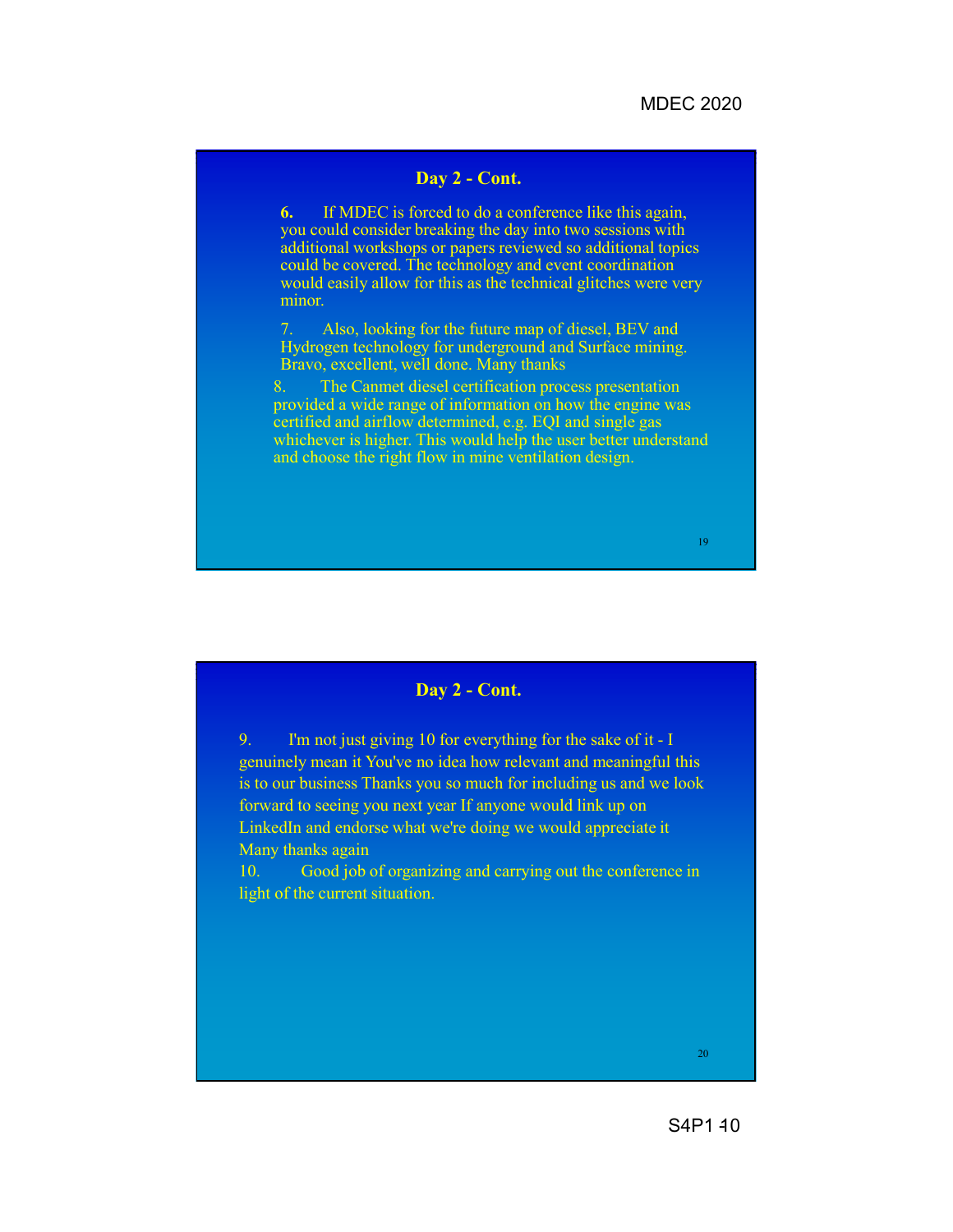#### MDEC 2020





S<sub>4</sub>P<sub>1</sub>-11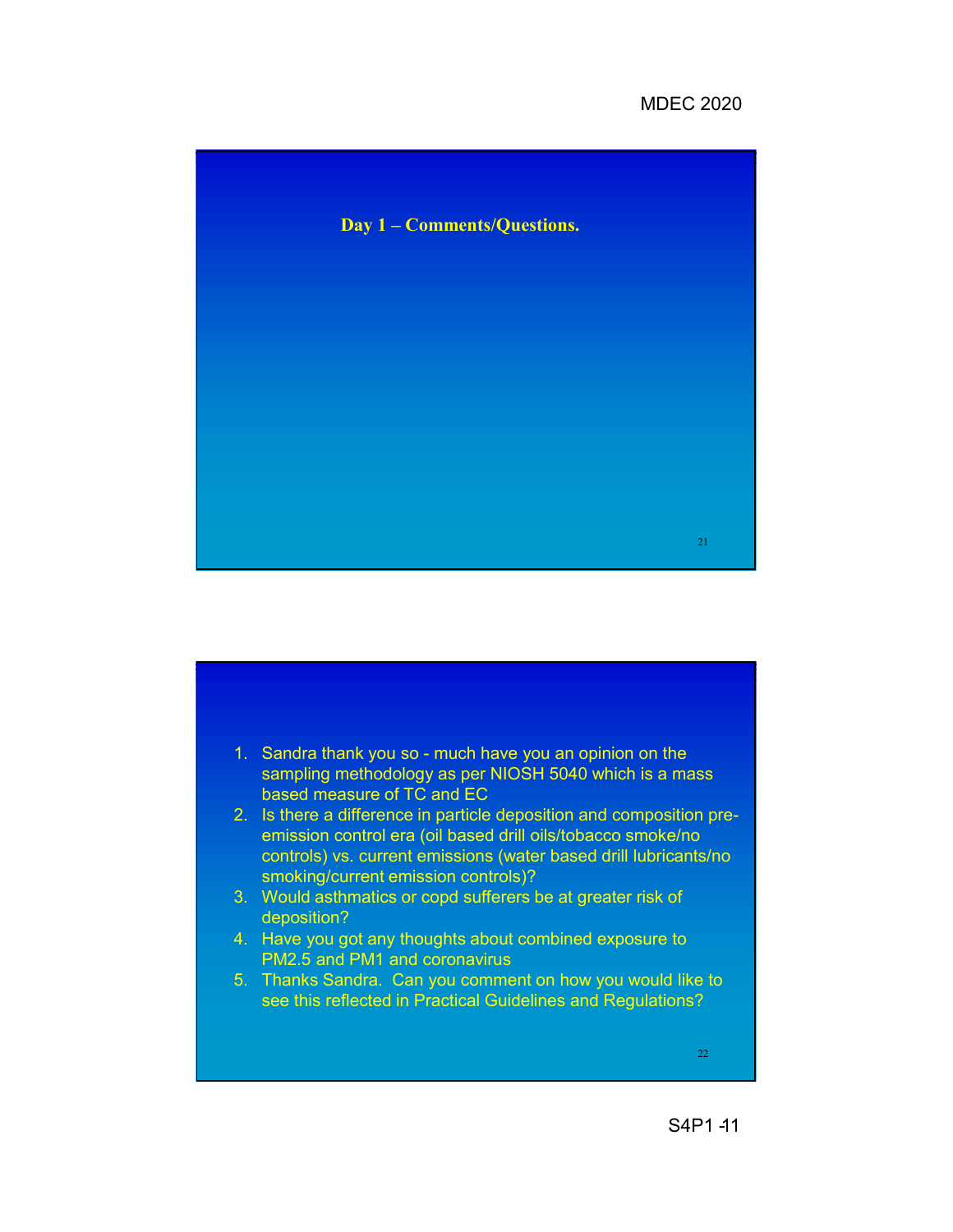- 6. Thank you for presentation. Do Elemental Carbon and Organic Carbon have similar deposition reach in the resporatory system?
- 7. Would the impact of pre-existing smoking history and diesel exposure be a synergistic health effect (ie. like asbestos) for lung cancer or chronic disease? Or additive?
- 8. Thanks Brent lots of factors at play (fuel, engine load, engine maintenance, etc) - what consideration is given to depth or elevation?
- 9. When taking the emission data from the ECOM, how long did you hold the vehicle to establish steady state at the various points (low idle, high torque, etc.)? Did you take several readings and average them or wait for a steady reading?
- 10. Does CSA have a standard for Line of Sight testing for underground equipment?
- 11. Question to Hanna, we agree sampling is important to achieving a better environment for the workers. Is there a sample location criteria being followed? not just selecting locations where there is ample fresh air
	- 23

- 13. This question is directed towards Brents presentation related to in-use testing. Because an underground mine is largely a closed environment and emission limits are based on safe exposure limits for mine personnel (i.e. NO2 < 3ppm over 8-hour shifts), have ambient air monitors been implemented and/or considered as a means to confirm diesel engine operation and ventilation effectiveness over time?
- 14. Is there an occupational hygienist on the committee
- 15. For Hannah : What are your thoughts on sharing redacted sampling data to help drive change / provide evidence for prevention efforts?
- 16. To clarify, yes sharing data outside the organization to help with prevention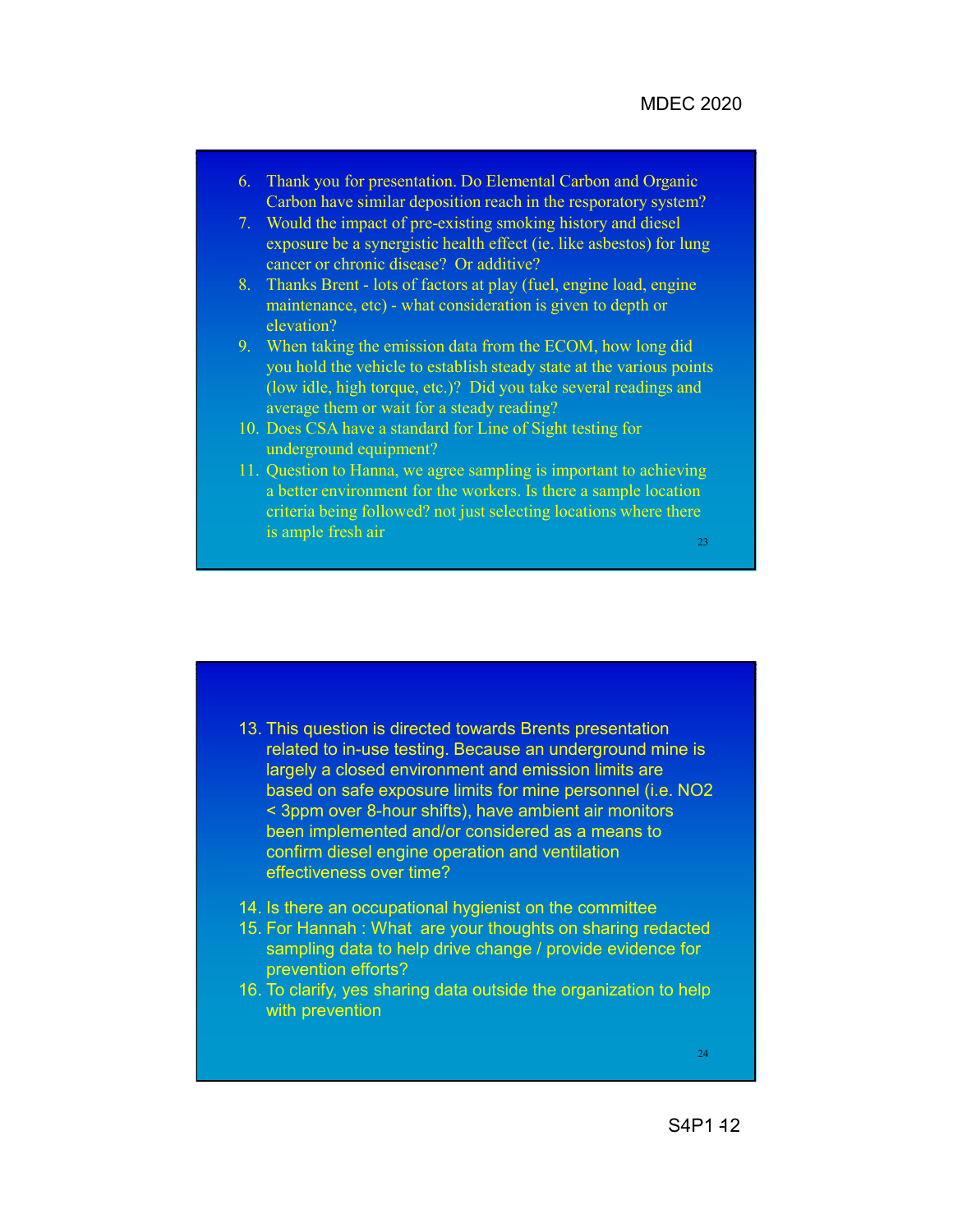#### MDEC 2020



## • Brent: What are the additional engine speeds (outside of intermediate and rated speed, LI and HI) used in 18-mode test? • Brent, when calculating the EQI, do you use the maximum reading of each contaminate or do you calculate the EQI at each test setting and then take the highest EQI for the engine? • Brent: Is there intention to modify EQI equation to accomodate for changes in ACGIH TLV s (PELs) and DPM standards? • Interested in the Tier 4 engines requiring 130 CFM/bhp - would you share what horsepower range these were in? Was this due to the high levels of NO2 they create? • "Brent, this is George Lin from Caterpillar.Can you speak to the practical differences between CANMET approval by an engine manufacturer, vs by a third party such as a dealer or customer?" 26 **Day 2 – Comments/Questions.**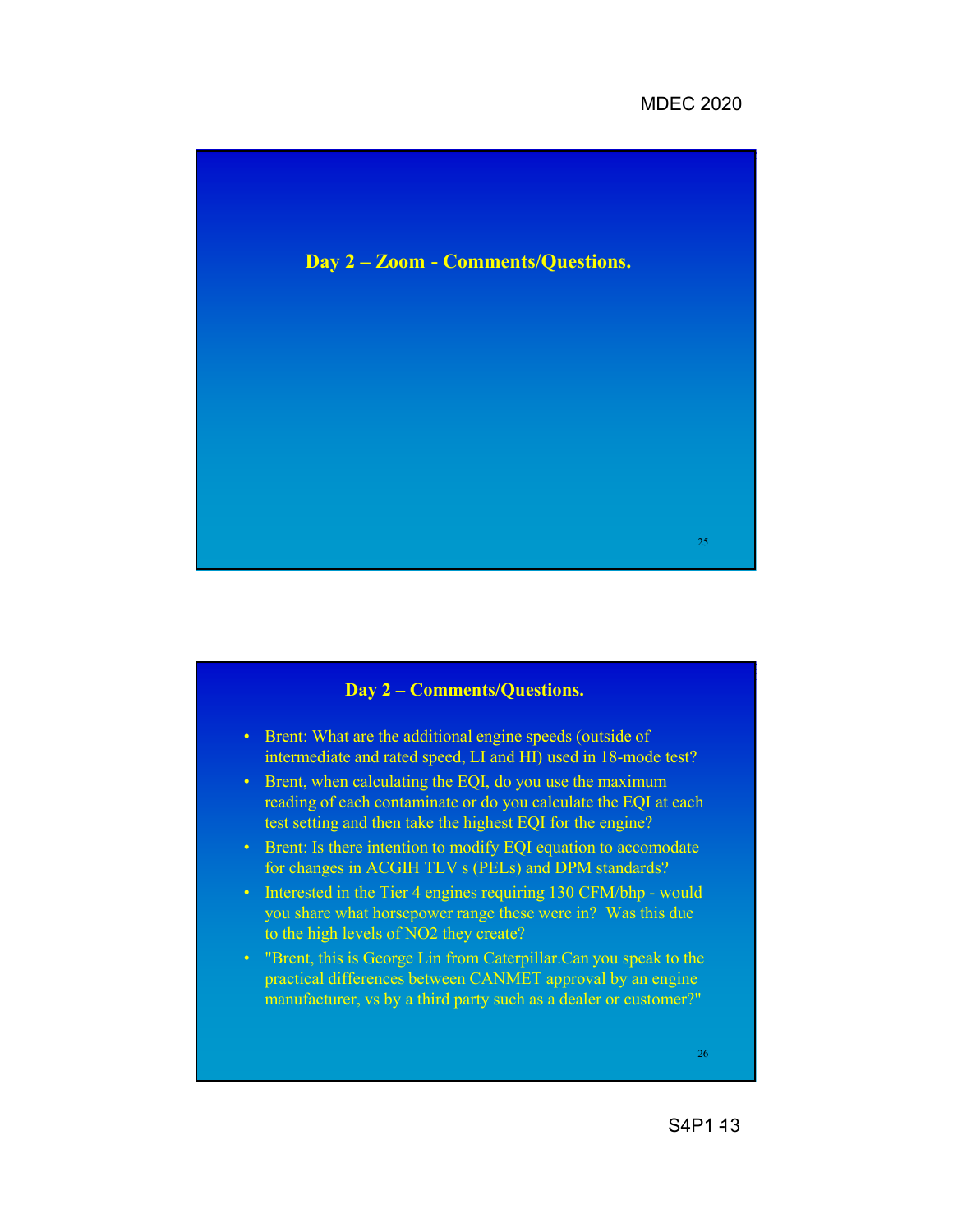#### **Day 2 – Comments/Questions (cont.).**

- Brent: How EQI equation can be improved to better align with efforts to promote introduction of EPA Tier 4 f and Euro Stage V engines (get more empasis on DPM emissions)?
- Devin: Can you eleaborate on the process of establishing DPM emissions for 8-mode ISO 8178-C1 and 18-mode CANMET test. How long engine is operated per mode ? How many samples are collected? How the information on mode contributions is integrated to determine weighted average DPM emissions?
- Devin: Can you explain how particulate number measurements are done for Euro Stage V certification?
- Devin Kelly: Besides the SwRI's sensors connected to the engines, did you connect to the OEM engine's ECM to record any data that will later used for the analysis? If yes, how do you verify its values are programmed, scaled correctly?

#### 27

#### **Day 2 – Comments/Questions (cont.).**

- Thanks Devin
- Thanks for presentation. Is SWRI capable of conducting field measurements at mine sites ; such as emission measurements?
- For Brent, why are there two ventilation rates specified on the website for each engine? One example is  $\sim$ 10x the first rate.
- Brent Rubeli: The powertrain for mobile equipment underground is trending toward to battery electric powered, what are your thought about the next diesel engine technologies such as Tier 5…etc….?